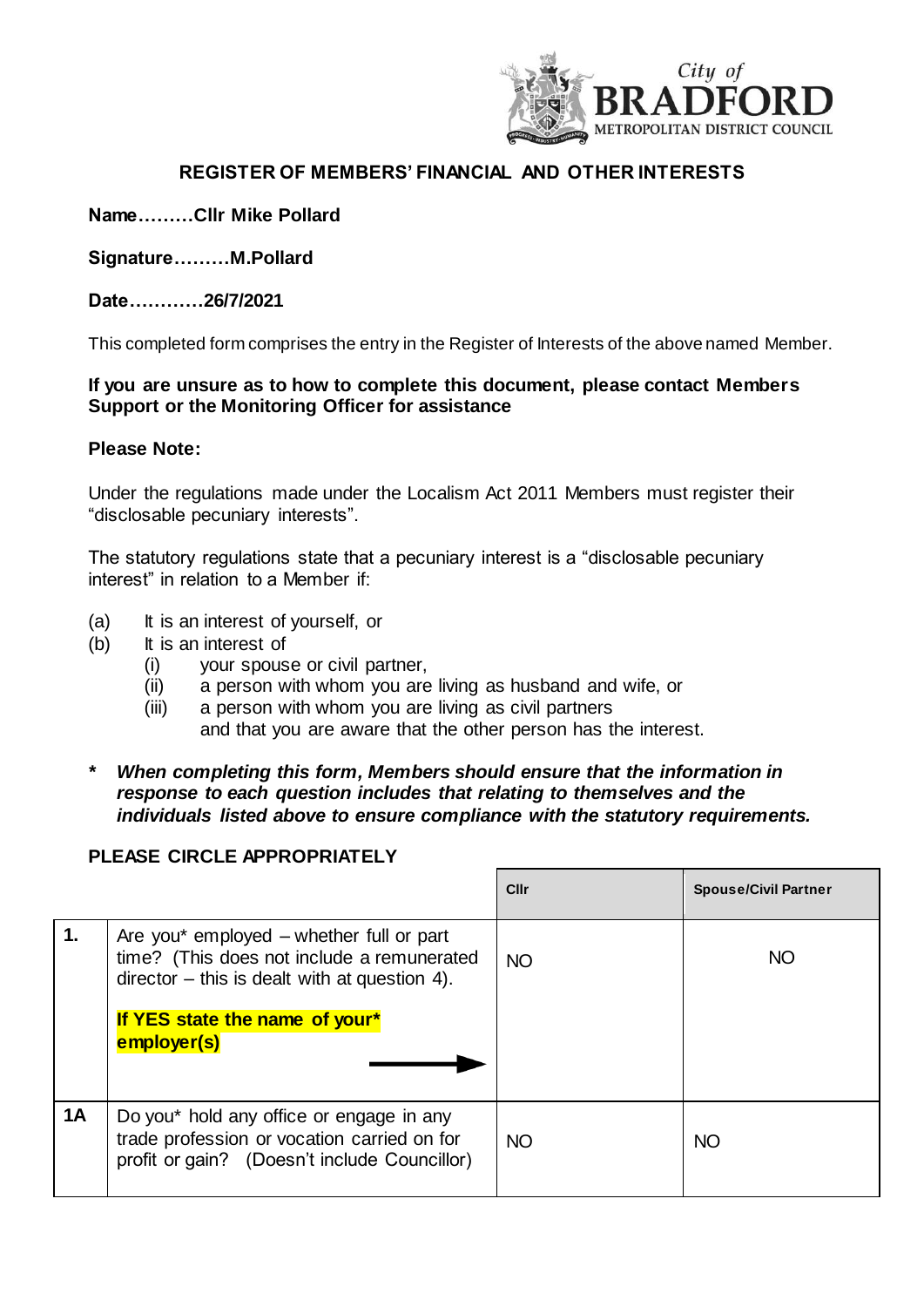|                  |                                                                                                                                                                                                                                                          | <b>Cllr</b>                                                                                                    | <b>Spouse/Civil Partner</b> |
|------------------|----------------------------------------------------------------------------------------------------------------------------------------------------------------------------------------------------------------------------------------------------------|----------------------------------------------------------------------------------------------------------------|-----------------------------|
| 2.               | Are you* self employed or do you* run a<br>business?<br>If YES state the name of the business(es)                                                                                                                                                        | <b>NO</b>                                                                                                      | <b>NO</b>                   |
| 3.               | Are you* a partner in any business?<br>If YES state the name of the business(es)                                                                                                                                                                         | <b>NO</b>                                                                                                      | <b>NO</b>                   |
| $\overline{4}$ . | Are you* a remunerated** director of a<br>company?<br>If YES state the name of your*<br>company/companies.<br>"remunerated" means that you* receive<br>payment, services, goods or other<br>benefits from the company other than<br>authorised expenses. | <b>NO</b>                                                                                                      | <b>NO</b>                   |
| 5.               | Has any person or body made a payment or<br>provided any other financial benefit to you*<br>in respect of your* election expenses?<br>If YES please provide details.                                                                                     | <b>NO</b><br>N/A THIS YEAR -<br>IN OFFICE $-$ TERM<br><b>UNTIL 2023</b><br>YES - SCCA<br>Amended 13.01.2022 DW | N/A                         |

 $\mathbf{r}$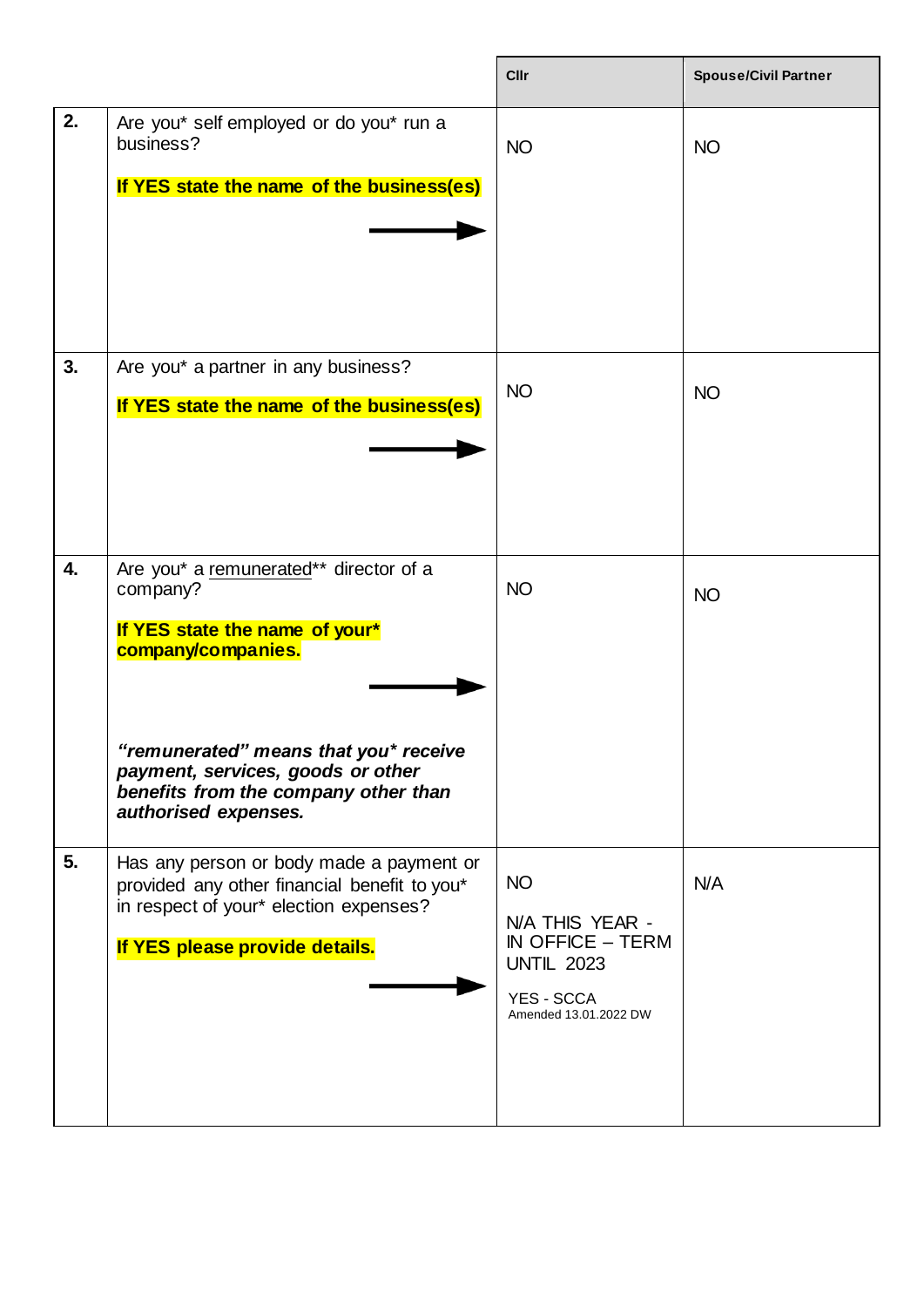|                  |                                                                                                                                                                                                                                                                                                                                                                                                                                                                                                                                                                                                                                                                                                                                                                                                                                                                                                                                                              | Cllr                                                                                                                                                                                                                                                                        | <b>Spouse/Civil Partner</b> |
|------------------|--------------------------------------------------------------------------------------------------------------------------------------------------------------------------------------------------------------------------------------------------------------------------------------------------------------------------------------------------------------------------------------------------------------------------------------------------------------------------------------------------------------------------------------------------------------------------------------------------------------------------------------------------------------------------------------------------------------------------------------------------------------------------------------------------------------------------------------------------------------------------------------------------------------------------------------------------------------|-----------------------------------------------------------------------------------------------------------------------------------------------------------------------------------------------------------------------------------------------------------------------------|-----------------------------|
| 6.               | Do you* have a beneficial interest in a class<br>of securities of a corporate body that has a<br>place of business in the Council's area that<br>exceeds the nominal value of £25,000 or<br>1/100 of the total issued shared capital of<br>that body? (or 1/100 of the total share<br>capital of a class of shares in that body?)<br>(If you* own shares or other form of equity in a<br>company or other body which has a place of business<br>within the authority's area, you* will need to consider<br>whether the interest is to be included. Identify the<br>nominal value; this is the amount of shares indicated<br>on the certificate, not the market value. If this exceeds<br>£25,000, you* need to register the name of the company<br>or body. If this is less than £25,000 but your*holding is<br>more than 1% of the total issued share capital, you*<br>need to register the name of the company or body)?<br>If YES please provide details. | <b>NO</b>                                                                                                                                                                                                                                                                   | <b>NO</b>                   |
| $\overline{7}$ . | Do you* have a beneficial interest in any<br>land in the Council's area?<br>(Please provide details of any land in the Bradford<br>District in which you* have a beneficial interest<br>that is, in which you* have some proprietary<br>interest for your* own benefit). You* should give<br>the address or a brief description to identify it.<br>You* should include your* HOME ADDRESS<br>under this heading as owner, lessee or tenant.<br>This includes joint owners, lessees or tenants.<br>This would also include Council tenancies).<br>You* should also include any property from which<br>you* receive rent, or of which you* are a<br>mortgagee.<br>"Land" includes any buildings or parts of<br>buildings.<br>If YES please provide the address(es) or<br>other description(s) of any land interest.                                                                                                                                            | <b>YES</b><br>As previously<br>declared - joint<br>owner with spouse<br>of:<br>All addresses and<br>property details have<br>been omitted from this<br>version but are available<br>on the original Register<br>of Interests held by<br>Members Support Unit,<br>City Hall. | <b>YES</b>                  |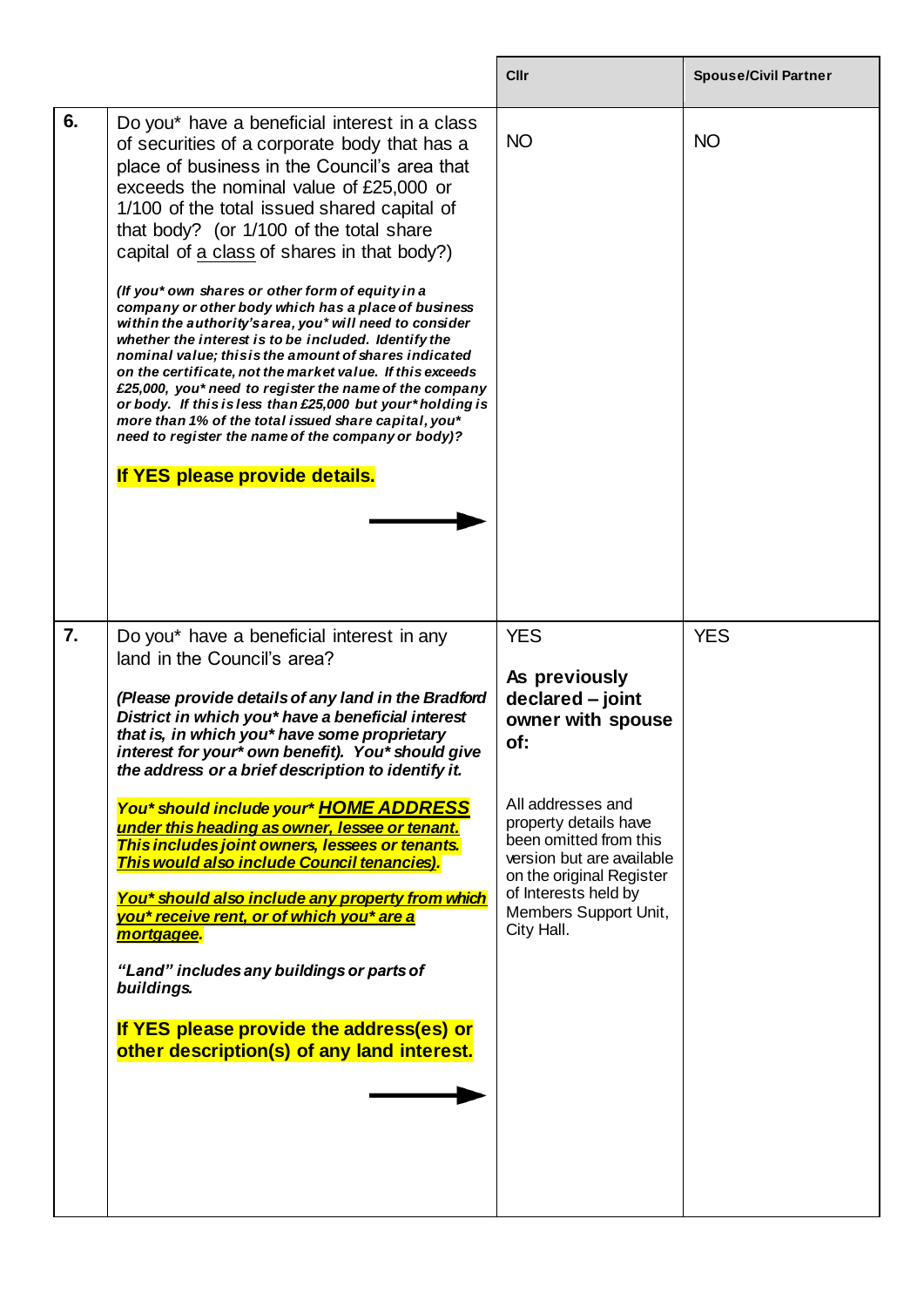|     |                                                                                                                                                                                                                                                                                                                                                                                                  | Cllr                                                                       | <b>Spouse/Civil Partner</b> |
|-----|--------------------------------------------------------------------------------------------------------------------------------------------------------------------------------------------------------------------------------------------------------------------------------------------------------------------------------------------------------------------------------------------------|----------------------------------------------------------------------------|-----------------------------|
| 8.  | Do you* have a licence (alone or with<br>others) to occupy any land in the Council's<br>area for 28 days or longer?<br>(This includes grazing agreements, allotments,<br>garage licences and other short term<br>arrangements to use your* authority's land or<br>property).<br>If YES please provide the address(es) or<br>other description(s) of the land.                                    | <b>NO</b>                                                                  | <b>NO</b>                   |
| 9.  | Are you* a member of or part of any body to<br>which you* have been appointed by the<br>Council as its representative?<br>(See list provided by Member Support)<br>(Include statutory boards (e.g. Police, Fire and<br>Transport), housing trusts, local organisations,<br>charities, local authority associations etc).<br>If YES please provide details of these<br>bodies.                    | <b>YES</b><br><b>WYFRA</b>                                                 | N/A                         |
| 9.1 | Are you* in a position of control or<br>management in any of the bodies listed<br>above?<br>If YES please provide details.                                                                                                                                                                                                                                                                       | NO<br>Member of non-<br>controlling minority<br>Party on Fire<br>Authority | <b>NO</b>                   |
| 9.2 | Do any of the bodies listed in question 9.1<br>above have any contracts with the Council<br>for goods, services or works?<br>(A contract is normally written and includes any<br>agreement or arrangement for the supply of<br>goods or services or for undertaking any work for<br>your* Council)<br>If YES please provide details of the body<br>and the goods, services or works<br>provided. | <b>NOT KNOWN</b>                                                           | <b>NOT KNOWN</b>            |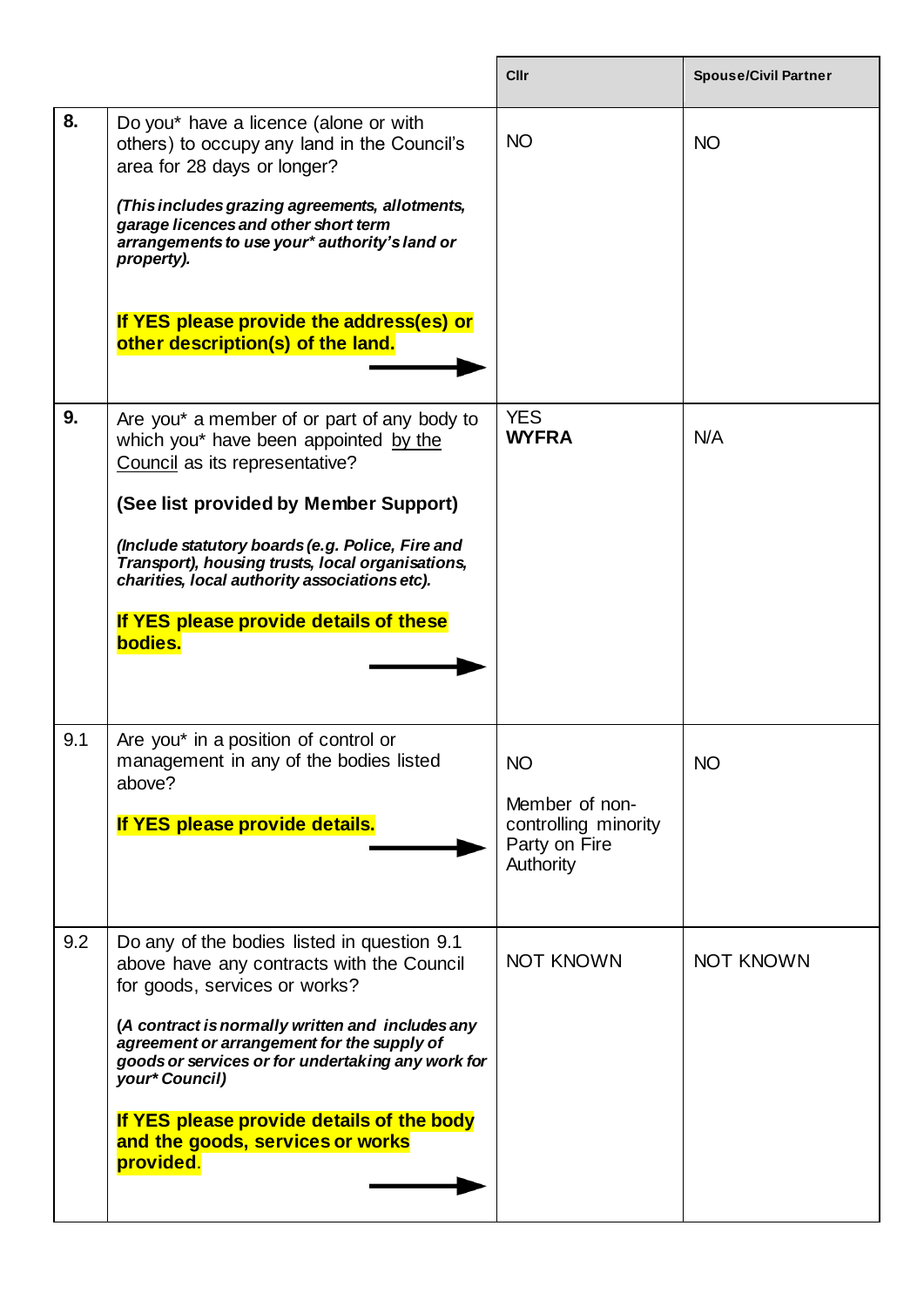|     |                                                                                                                                                                                                                         | Cllr                                                                                                                 | <b>Spouse/Civil Partner</b>            |
|-----|-------------------------------------------------------------------------------------------------------------------------------------------------------------------------------------------------------------------------|----------------------------------------------------------------------------------------------------------------------|----------------------------------------|
| 9.3 | Do any of the bodies listed in question 9.1<br>above have a tenancy agreement for any<br>land where the Council is the landlord?                                                                                        | <b>NOT KNOWN</b>                                                                                                     | <b>NOT KNOWN</b>                       |
|     | If YES please provide the address(es) or<br>description(s) of any such land.                                                                                                                                            |                                                                                                                      |                                        |
|     |                                                                                                                                                                                                                         |                                                                                                                      |                                        |
| 10. | Are you* a member of or part of any public<br>authority or body exercising functions of a<br>public nature?                                                                                                             | <b>YES</b><br><b>Member of WYFRA</b>                                                                                 | N/A                                    |
|     | (Include statutory consumer bodies, health<br>authority bodies).                                                                                                                                                        |                                                                                                                      |                                        |
|     | If YES please provide details of these<br>bodies.                                                                                                                                                                       |                                                                                                                      |                                        |
| 11  | Are you* a member of or part of any body<br>that undertakes charitable purposes?<br>(Include charities of which you* are a member<br>(e.g. RSPCA, NSPCC etc). Membership of a<br>charity would include where you* pay a | <b>YES</b><br>Wife and I jointly in<br>receipt of regular<br>newsletter from<br>Zephaniah Music<br>Trust and jointly | <b>YES</b>                             |
|     | membership fee, or have voting rights at a<br>meeting of the charity, or you* receive a regular<br>newsletter or other publication.                                                                                     | receive newsletter<br>from CAP<br>(Christians against<br>Poverty)                                                    |                                        |
|     | If YES please provide details of these<br>bodies.                                                                                                                                                                       | Both members of                                                                                                      |                                        |
|     |                                                                                                                                                                                                                         | National Trust and<br><b>RHS</b>                                                                                     |                                        |
| 12. | Are you* a member of or part of any body<br>whose principal purpose includes the<br>influence of public opinion?                                                                                                        | <b>YES</b><br>Member of<br><b>Conservative Party</b>                                                                 | <b>NO</b>                              |
|     | (Include political parties, lobby groups and<br>pressure groups).                                                                                                                                                       |                                                                                                                      |                                        |
|     | If YES please provide details of these<br>bodies.                                                                                                                                                                       |                                                                                                                      |                                        |
| 13. | Are you* a member of any trade union or<br>professional association?                                                                                                                                                    | <b>NO</b>                                                                                                            | <b>YES</b><br>As retired Headteacher-  |
|     | (Include all trade unions and professional<br>association of which you* are a member).                                                                                                                                  |                                                                                                                      | Honorary Life Member of<br><b>NAHT</b> |
|     | If YES please provide details of these<br>bodies.                                                                                                                                                                       |                                                                                                                      |                                        |

 $\mathbf{r}$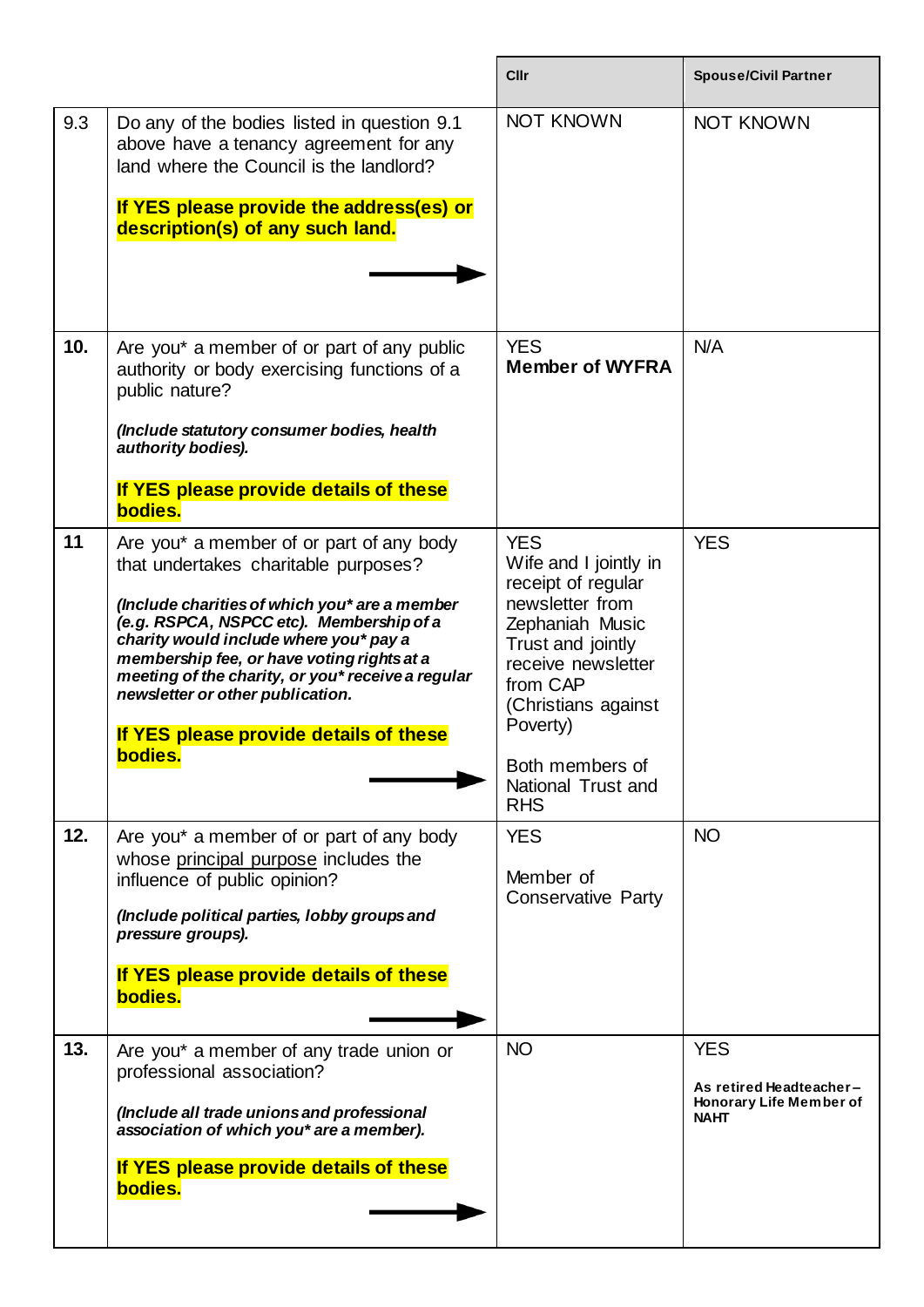|     |                                                                                                                                                                                                                                                                                                                                                                                                                                                                                               | <b>Cllr</b>                                                                   | <b>Spouse/Civil Partner</b>                                               |
|-----|-----------------------------------------------------------------------------------------------------------------------------------------------------------------------------------------------------------------------------------------------------------------------------------------------------------------------------------------------------------------------------------------------------------------------------------------------------------------------------------------------|-------------------------------------------------------------------------------|---------------------------------------------------------------------------|
| 14. | Are you a member of any private club or<br>other organisation not otherwise listed on<br>this form?<br>If YES please provide details.                                                                                                                                                                                                                                                                                                                                                         | <b>YES</b><br>1) Baildon-in-<br><b>Bloom</b><br>2) Nuffield<br>Health Gym     | <b>YES</b><br>1) Baildon-in-<br><b>Bloom</b><br>2) Nuffield<br>Health Gym |
| 15. | Does any person or body other than the<br>Council make a payment or provide any<br>other financial benefit to you* in respect of<br>any of your* expenses incurred in carrying<br>out your* duties as a Councillor?<br>(Include the name of the political party and any<br>other person paying any expenses incurred by<br>you* in carrying out your* duties (e.g. travel<br>expenses received from other bodies, such as<br>local authority associations).<br>If YES please provide details. | <b>NO</b><br>Standard<br>allowances only -<br>no incurred<br>expenses claimed | <b>NO</b>                                                                 |
| 16. | Are you aware of any tenancy of land where<br>the Council is the landlord and you* have a<br>beneficial interest in a body which holds that<br>tenancy?                                                                                                                                                                                                                                                                                                                                       | <b>NO</b>                                                                     | <b>NO</b>                                                                 |
| 17. | Do you* or any body in which you have a<br>beneficial interest have a contract with the<br>Council for the provision of goods or<br>services or the execution of works?                                                                                                                                                                                                                                                                                                                       | <b>NO</b>                                                                     | <b>NO</b>                                                                 |

**NOTE:** You are also reminded that if you have received gifts and hospitality with a value in excess of £25 you must notify Members' Support Unit and the Monitoring Officer in writing within 28 days of receipt.

Please return this form to:

Members' Support Unit, Room 115, City Hall, Bradford BD1 1HY [members.support@bradford.gov.uk](mailto:members.support@bradford.gov.uk)